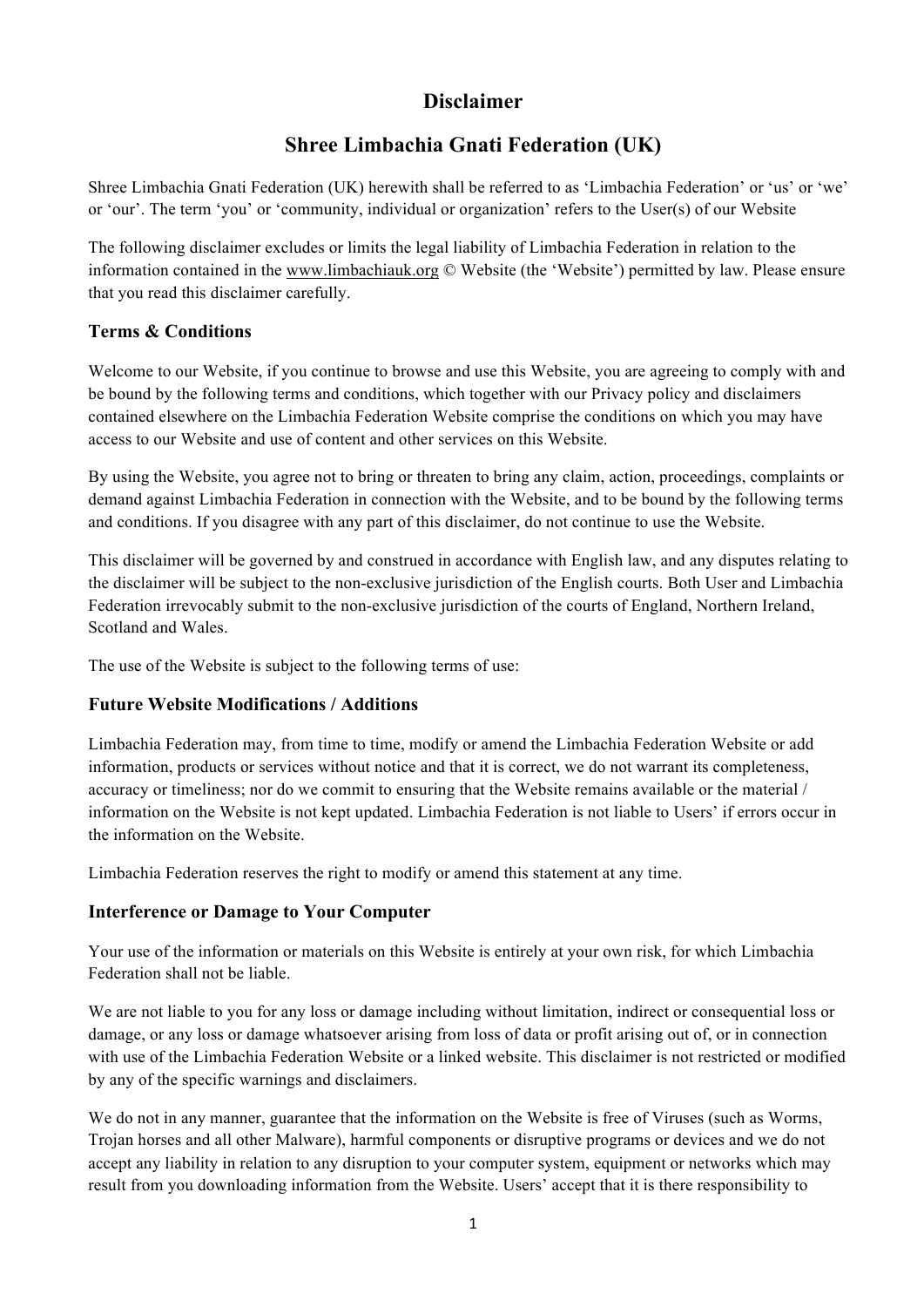implement precautions to ensure that whatever information is selected or downloaded for use from the Limbachia Federation Website is free of viruses or anything else that may interfere with or damage the operations of your computer systems.

### **Copyright**

The Website and its contents contain material which is owned by or licensed to us. This material includes but is not limited to text, images, design, layout, look, appearance and graphics are protected by copyright ©. Adverts on this Website are the copyright of the advertisers or are reproduced with permission from other copyright owners. All rights are reserved.

The materials on this website may be retrieved and downloaded solely for personal use. No materials may otherwise be copied, reproduced, modified, republished, downloaded, posted, broadcast or otherwise distributed in any way except for your own personal and non-commercial use. Prior written consent of Limbachia Federation and other copyright owner(s) as specified must be obtained for any other use of material. No part of this Website may be distributed or copied for any commercial purpose.

#### **Trademarks**

Product and company names mentioned herein may be trademarks and / or service marks of their respective owners. The trademarks, logos and service marks displayed on the Limbachia Federation Website are the property of their respective owners.

#### **Errors, Omissions or Discrepancies**

While every effort has been made to ensure that the Website works correctly and that the information contained within has been obtained from reliable sources and that it is accurate and up to date, we are not responsible for any errors or omissions and interruptions or for the modifications or withdrawal of the Website or any part thereof or for the results obtained from the use of the information.

All information in the Website is provided "as is" with no guarantee of completeness, accuracy, performance, suitability or timeliness. You acknowledge that such information and materials may contain inaccuracies or error and we expressly exclude liability for any such inaccuracies or error to the fullest extent permitted by law. Any cases of perceived inaccuracies or error should be advised to Limbachia Federation by contacting us and we will endeavor, where practicable, to address any such issues identified to us.

#### **Limitations and Exclusion of warranties and liability.**

To the extent permitted by applicable law, we exclude all representations, warranties and conditions relating to this Website and the use of this Website (including, without limitation, any warranties implied by law of satisfactory quality, fitness for purpose and / or the use of reasonable care and skill).

Limbachia Federation will not be liable to any Users' of the Website in respect of any losses arising out of any event or any events beyond our control; nor any business losses, including (without limitation) loss of or damage to profits, income, revenue, use, production, anticipated savings, business contracts, commercial opportunities or goodwill.

Nothing in this Legal disclaimer limits or exclude the liability of Limbachia Federation for (a) Death or Personal injury resulting from our negligence; (b) our or your liability for Fraud or Fraudulent misrepresentation; (c) limit in any way that is not permitted under applicable law; (d) any liabilities which may not be limited or excluded under applicable law.